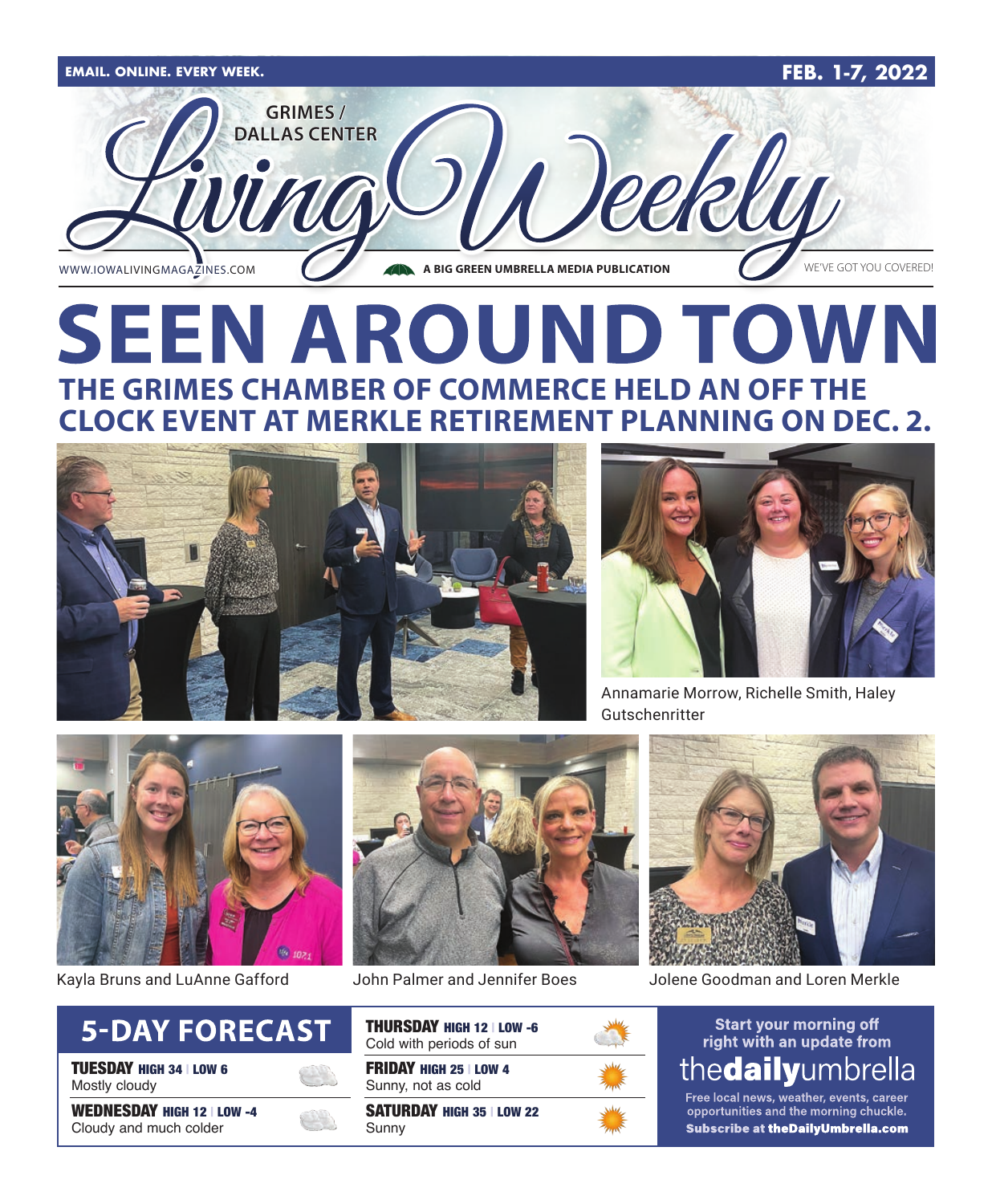#### FROM THE PUBLISHER

# BREAK OUT THE LONG JOHNS

It's cold outside, and that means one thing  $-$  it's time to break out the long johns.

I recall being a child and staying with family friends on their farm for a few days. The woman of the household was a wonderful lady named Marge, and she told me that we would be making long johns. The brain of this 5-year-old envisioned some sort of sweatshop with sewing machines humming away. I was pleasantly surprised to find out that she and I would be in the kitchen making long donuts with a maple glaze of incredibly sugary frosting. Not too many years later, I learned to also appreciate thermal underwear and its waffle weave texture just as much. Long johns were and continue to be — necessary clothing in the winter weather of northern Iowa, and they were effective sweat-soaker-uppers worn under the then-legal, plastic "sauna suits" we wrestlers wore when trying to make weight.

Even in my suit-and-tie days out of college, I was known to wear long johns. While in a meeting at The Des Moines



Register where we were all seated in chairs in a circle, I could see my coworker Shannon laughing at me from across the room. With my legs crossed at the knee, I leaned forward and tried mouthing, "What's so funny?" She kept laughing. Shannon could see that I was becoming irritated with her, and she finally blurted out, "Quit being such a jerk. I am just laughing at your long underwear that I can see from your suit pant leg." Laugh all you want, Shannon. I was toasty warm.

Maybe you wonder where the term "long johns" came from. Some say it began with soldiers in World War II who donned the thermal underwear, but the words appeared many years

prior. According to a story in the Summit (Colorado) Daily, the invention of long johns is credited to John Smedley in the English town of Matlock in Derbyshire. Smedley manufactured the clothing on the premises of his Lea Mills in the late 18th century, the story says. The name "long johns" supposedly refers to American boxer John L. Sullivan, who reigned as the heavyweight champion from 1882-1892.

So now you know. The next time you slip into some long johns, you can think of John Smedley and John L. Sullivan. And the next time you eat a delicious maple-glazed long john donut, you can think of me.

Have a great week, and thanks for reading.  $\blacksquare$ 

#### **Shane Goodman**

#### President and Publisher



Big Green Umbrella Media shane@dmcityview.com 515-953-4822, ext. 305



Collision? Deer? Hail? Dents? Dings? We do that! **FREE ESTIMATES** Olson's **Body 555 W Hickman Road, Waukee** 515-987-1735

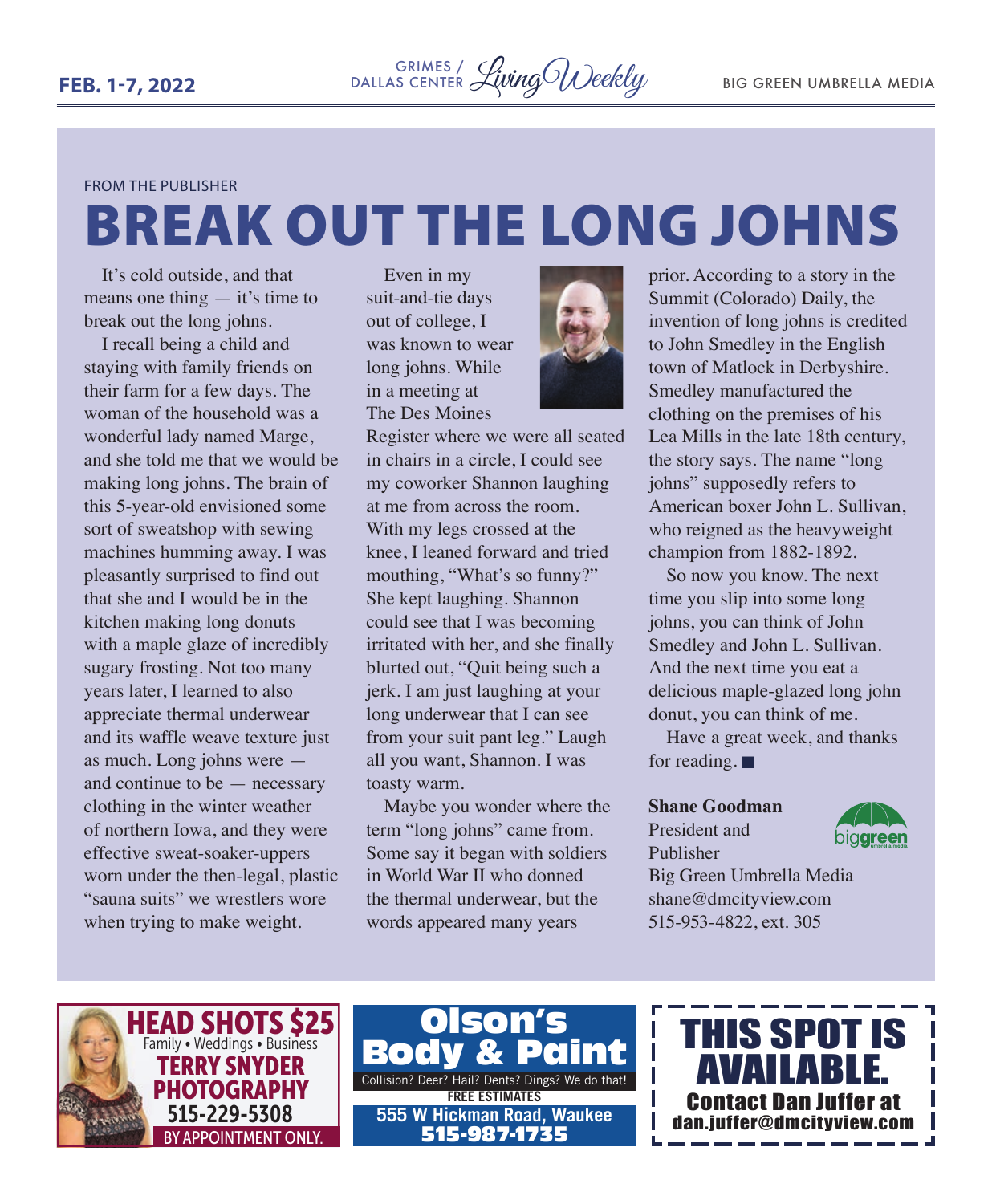

# LUNCH AND LEARN

Grimes Chamber and Economic Development invites the public to its monthly Lunch and Learn Wednesday, Feb. 9, 11:30 a.m. to 1 p.m. at Grimes Community Complex Room 402, 410 S.E. Main St. Cost is \$15 for GCED members, \$20 for non-members and walk-ins, and \$7.50 for attending but no lunch. The speaker will be talking about Farrell's Extreme Bodyshaping.  $\blacksquare$ 

# DC-G ANNOUNCEMENTS

Wednesday, Feb. 9, early dismissal: 12:30 p.m., Oak View, 1 p.m. all other buildings

Friday, Feb. 18, no school due to professional development  $\blacksquare$ 

# FUNERAL NOTICES

#### **RONALD L, BAER**

Ronald L, Baer, 87, died Jan. 21, 2022, at EveryStep Kavanagh House in Des Moines. Cremation rites have been accorded and private inurnment will be at Sunny Hill Cemetery in Grimes at a later date. He was born in Grimes. He worked on pipe organs for a living.

An obituary is available at IlesCares.com.  $\blacksquare$ 

#### **WANDA LOUISE SLAUSON**

Wanda Louise Slauson died Jan. 23, 2022, two weeks shy of her 91st birthday. Wanda had been under care at the Madrid Home for two years.

Wanda and her identical twin, Waneta, grew up in Johnston, graduating in 1949. Wanda married her high school sweetheart, Russell Slauson, on July 28, 1950. They moved to Grimes in September of 1953. They had four children. Wanda was active as a Boy Scout den mother, Soapbox Derby supporter and as a fan of their school sports. As a great-grandmother, she served as a board member of the Johnston (Station) Historical Society. She is survived by her husband of 71 years.

Graveside services to be announced pending warmer weather. A full obituary is available at www.ilesfuneralhomes.com.  $\blacksquare$ 





### DCG SPORTS SCHEDULES

#### **Tuesday, Feb. 1**

| <u><b>IMCDUM)</b></u> I GMI 1 |                                                           |
|-------------------------------|-----------------------------------------------------------|
| 4:45 p.m.                     | <b>Basketball: Boys 10th</b><br>Grade vs. Pella Christian |
|                               |                                                           |
| 6:00 p.m.                     | <b>Basketball: Boys 9th</b>                               |
|                               | Grade vs. Pella Christian                                 |
| 6:15 p.m.                     | <b>Basketball: Girls Varsity</b>                          |
|                               | vs. Pella Christian                                       |
|                               |                                                           |
| 7:45 p.m.                     | <b>Basketball: Boys Varsity</b>                           |
|                               | vs. Pella Christian                                       |
| <b>Thursday, Feb. 3</b>       |                                                           |
| 4:00 p.m.                     | <b>Basketball: Girls JV 2 vs.</b>                         |
|                               | Gilbert                                                   |
| 7:15 p.m.                     | Basketball: Boys JV vs.                                   |
|                               | Gilbert                                                   |
|                               |                                                           |
| <b>Friday, Feb. 4</b>         |                                                           |
| 4:45 p.m.                     | <b>Basketball: Boys 10th</b>                              |
|                               | Grade @ Pella                                             |
| 6:00 p.m.                     | <b>Basketball: Boys 9th</b>                               |
|                               | Grade @ Pella                                             |
| $6:15$ p.m.                   | <b>Basketball: Girls Varsity</b>                          |
|                               | @ Pella                                                   |
|                               |                                                           |
| 7:30 p.m.                     | Basketball: Girls JV 2 @                                  |
|                               | Pella                                                     |
| 7:45 p.m.                     | <b>Basketball: Boys Varsity</b>                           |
|                               | @ Pella                                                   |
|                               |                                                           |
|                               |                                                           |

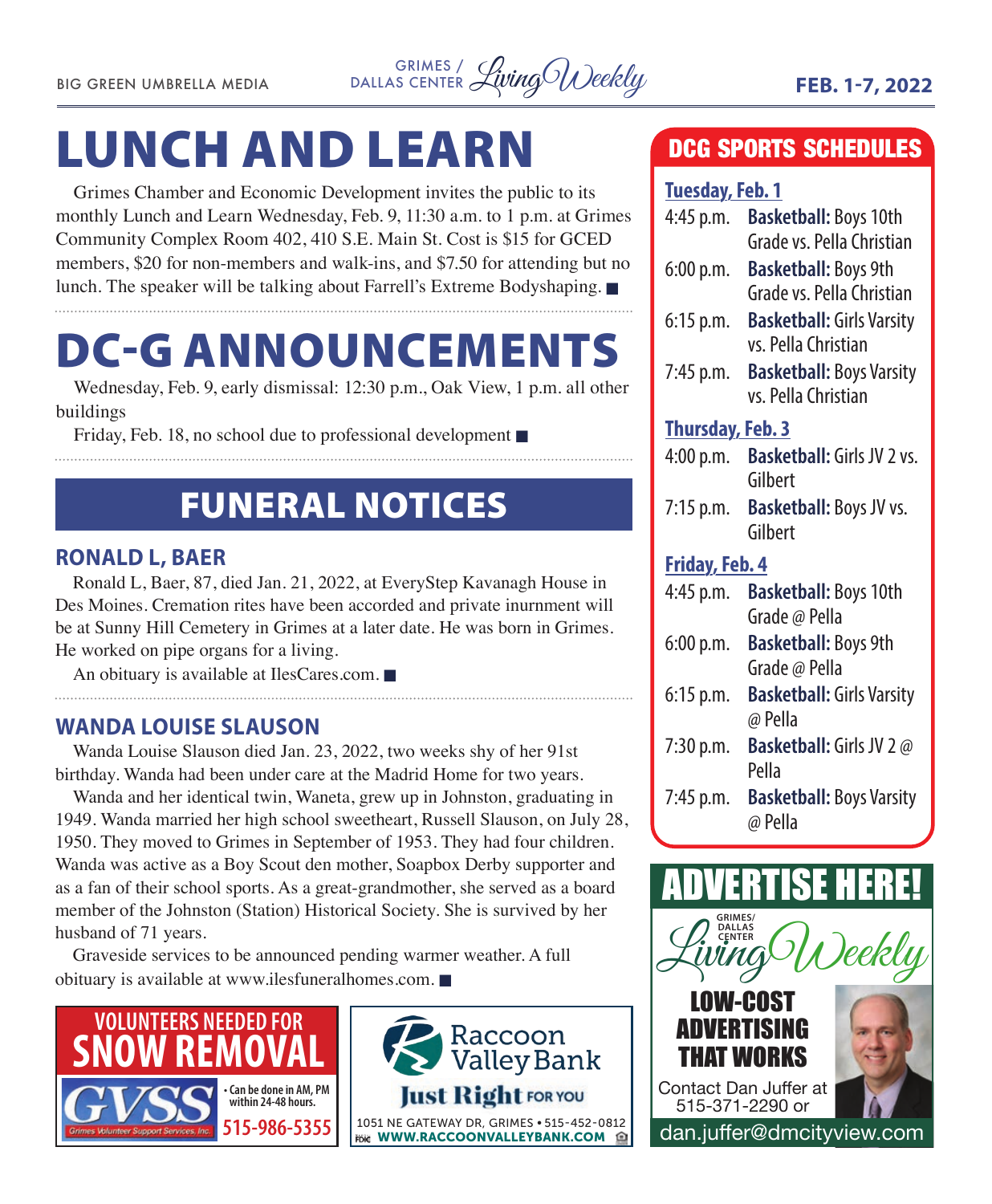

# EVENTS IN THE AREA

#### LIL DURK IN CONCERT

#### **Horizon Events Center, 2100 N.W. 100th St. in Clive**

#### **Saturday, Feb. 5, 6 p.m.**

Durk Derrick Banks, or Lil Durk, garnered a cult following with the release of his "Signed to the Streets" mixtape series. That led to a record deal with Def Jam Recordings and his debut studio albums, "Remember My Name" and "Lil Durk 2X." www. horizoneventscenter.com.

#### ERIC CHURCH - THE GATHER AGAIN TOUR

**Wells Fargo Arena, 730 Third St. in Des Moines Saturday, Feb. 12, 8 p.m.**

For more information, visit www.iowaeventscenter. com.

#### 'TOOTSIE'

#### **Feb. 8-13**

#### **Des Moines Civic Center, 221 Walnut St.**

The Willis Broadway Series returns with "Tootsie." For more information, visit www. desmoinesperformingarts.org.

#### CAT SHOW

#### **Saturday - Sunday, Feb. 12-13 Iowa State Fairgrounds**

A flood of fancy-footed felines compete for various awards and distinctions. This Fairgrounds event will be at E. 30th and University in Des Moines in the Animal Learning Center. For more information, visit www.iowastatefairgrounds.org.

#### 'THE REVOLUTIONISTS'

#### **Tallgrass Theatre Company, 2019 Grand Ave., West Des Moines**

#### **Feb. 4-20**

Four beautiful, tough women lose their heads in this irreverent, girl-powered comedy. www.tallgrasstheater. org

#### 'LONG DAY'S JOURNEY INTO NIGHT' **Feb. 11-20**

#### **Stoner Theater, 221 Walnut St., Des Moines**

Iowa Stage Theatre Company presents this play about addiction and the resulting family dysfunction. www. iowastage.org

#### CITYVIEW CHOCOLATE WALK

#### **Friday, Feb. 25, 5-9 p.m. West Glen Town Center, 5465 Mills Civic Parkway, West Des Moines**

Like chocolate? Like chocolate drinks? They you'll love this event. CITYVIEW and West Glen Town Center once again present the Chocolate Walk. For a ticket price of \$20 (\$30 at the door), attendees will receive 10 drink tickets that can be redeemed for sample cocktails at participating venues. Attendees will also be provided tickets for chocolate dessert samples at participating retail stores. Find the registration link at https:// chocolatewalk.dmcityview.com.

#### IOWA WILD HOCKEY HOME GAMES

**Thursday, Feb. 10 vs. Grand Rapids Griffins, 7 p.m. Friday, Feb. 11 vs. Grand Rapids Griffins, 7 p.m. Wells Fargo Arena, 730 Third St., Des Moines**

For more information, visit www.iowawild.com. Home games are:

#### IOWA WOLVES HOME GAMES

**Saturday, Feb. 5 vs. Agua Caliente Clippers/Clippers, 7 p.m.**

**Sunday, Feb. 6 vs. Austin Spurs/Spurs, 4 p.m. Tuesday, Feb. 8 vs. Austin Spurs/Spurs, 10:30 p.m. Wells Fargo Arena, 730 Third St., Des Moines**

For more information, visit iowa.gleague.nba.com.

#### DES MOINES BUCCANEERS

#### **Friday, Feb. 11 vs. Sioux Falls Stampede, 7 p.m. Buccaneer Arena in Urbandale, 7201 Hickman Road**

For more information, visit www.bucshockey.com.  $\blacksquare$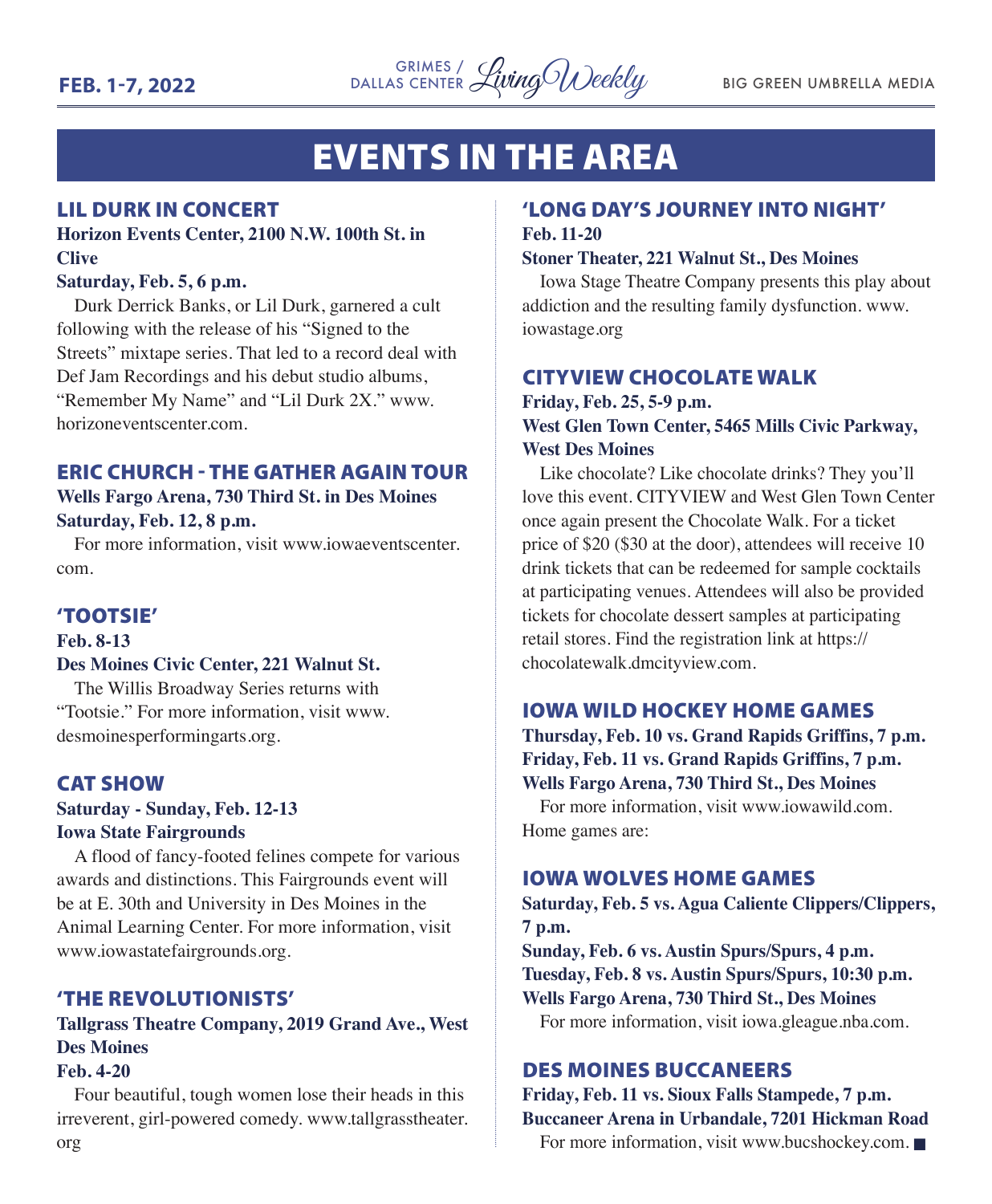# POLK COUNTY CONSERVATION EVENTS

#### TODDLER TALES **Feb. 3 10 a.m. Jester Park Nature Center**

Let your imagination run wild with this free nature-themed story time aimed at ages 3 and older. Hear a story followed by the naturalist's choice of an activity such as an animal encounter, puppets or a craft. Topic is Little Cloud. Registration required the day prior to the event. Register online at https://www. polkcountyiowa.gov/conservation/.

#### CHINESE NEW YEAR **CELEBRATION Jester Park Nature Center Saturday, Feb. 5, 10:30 a.m.**

Celebrate the year of the tiger. During this program, learn all about the history of the Chinese New Year, similarities between Chinese zodiac and western astrology, and, of course, tigers! All ages are welcome to this free event. Registration required by Feb. 4. Register online at https://www. polkcountyiowa.gov/conservation/.

#### CRITTER CLUB **Feb. 6 and March 16, 1-2:30 p.m. open house format Jester Park Nature Center**

Come visit Jester Park Nature Center's resident turtles, snakes and salamanders to learn about these misunderstood animals. You may even get to touch a turtle or snake. This is an open house program, so come anytime between 1-2:30 p.m. No registration required for this free event.  $\blacksquare$ 

# COMMERCIAL REAL ESTATE TRANSACTIONS

#### **COMMERCIAL REAL ESTATE TRANSACTIONS IN GRIMES FROM DEC. 7, 2021, THROUGH JAN. 6, 2022.**

**ADDRESS:** 2125 E. FIRST ST., GRIMES **SALE DATE:** DEC. 10, 2022 **SALE PRICE:** \$1,883,890 **SELLER:** MENARD INC **BUYER:** MLY REAL ESTATE LLC **SQUARE FEET:** 0 **ACRES:** 2.162

**ADDRESS:** 2100 S.E. 44TH COURT, GRIMES **SALE DATE:** JAN. 4, 2022 **SALE PRICE:** \$450,000 **SELLER:** KIPPER, ROY **BUYER:** BRICAR INVESTMENTS LLC **SQUARE FEET:** 2,160 **ACRES:** 1.1

**ADDRESS:** EAST OF UNITED CONTRACTORS, GRIMES **SALE DATE:** DEC. 16, 2022 **SALE PRICE:** \$2,898,644 **SELLER:** HERNDON, STEVEN O. **BUYER:** IPE 1031 REV418 LLC **SQUARE FEET:** 0

**ACRES:** 73.57

**ADDRESS:** EAST OF UNITED CONTRACTORS, GRIMES **SALE DATE:** DEC. 17, 2022 **SALE PRICE:** \$3,016,956 **SELLER:** HERNDON BUILDING VENTURE LLC **BUYER:** IPE1031 REV418 LLC **SQUARE FEET:** 0 **ACRES:** 73.57

**ADDRESS:** 3355 S.E. MIEHE DRIVE, GRIMES **SALE DATE:** DEC. 21, 2022 **SALE PRICE:** \$55,000 **SELLER:** MOEHN, PAUL S ESTATE **BUYER:** GINA R ROSS REVOCABLE **TRUST SQUARE FEET:** 1,080 **ACRES:** 0.062

**ADDRESS:** 3355 S.E. MIEHE DRIVE, GRIMES **SALE DATE:** DEC. 21, 2022

**SALE PRICE:** \$55,000 **SELLER:** MOEHN, PENELOPE DONA **BUYER:** GINA R ROSS REVOCABLE **TRUST SQUARE FEET:** 1,080 **ACRES:** 0.062

**ADDRESS:** 2080 E. FIRST ST., GRIMES **SALE DATE:** DEC. 23, 2022 **SALE PRICE:** \$775,000 **SELLER:** WAL-MART TRS LLC **BUYER:** SPOT IN GRIMES LLC **SQUARE FEET:** 0 **ACRES:** 1.186

**ADDRESS:** NEAR MAPLE WOOD FARM, GRIMES **SALE DATE:** DEC. 21, 2022 **SALE PRICE:** \$1,545,000 **SELLER:** MAPLEWOOD FARM LC **BUYER:** MAPLEWOOD FARMS URBANDALE LLC **SQUARE FEET:** 0 **ACRES: 29.7 ■**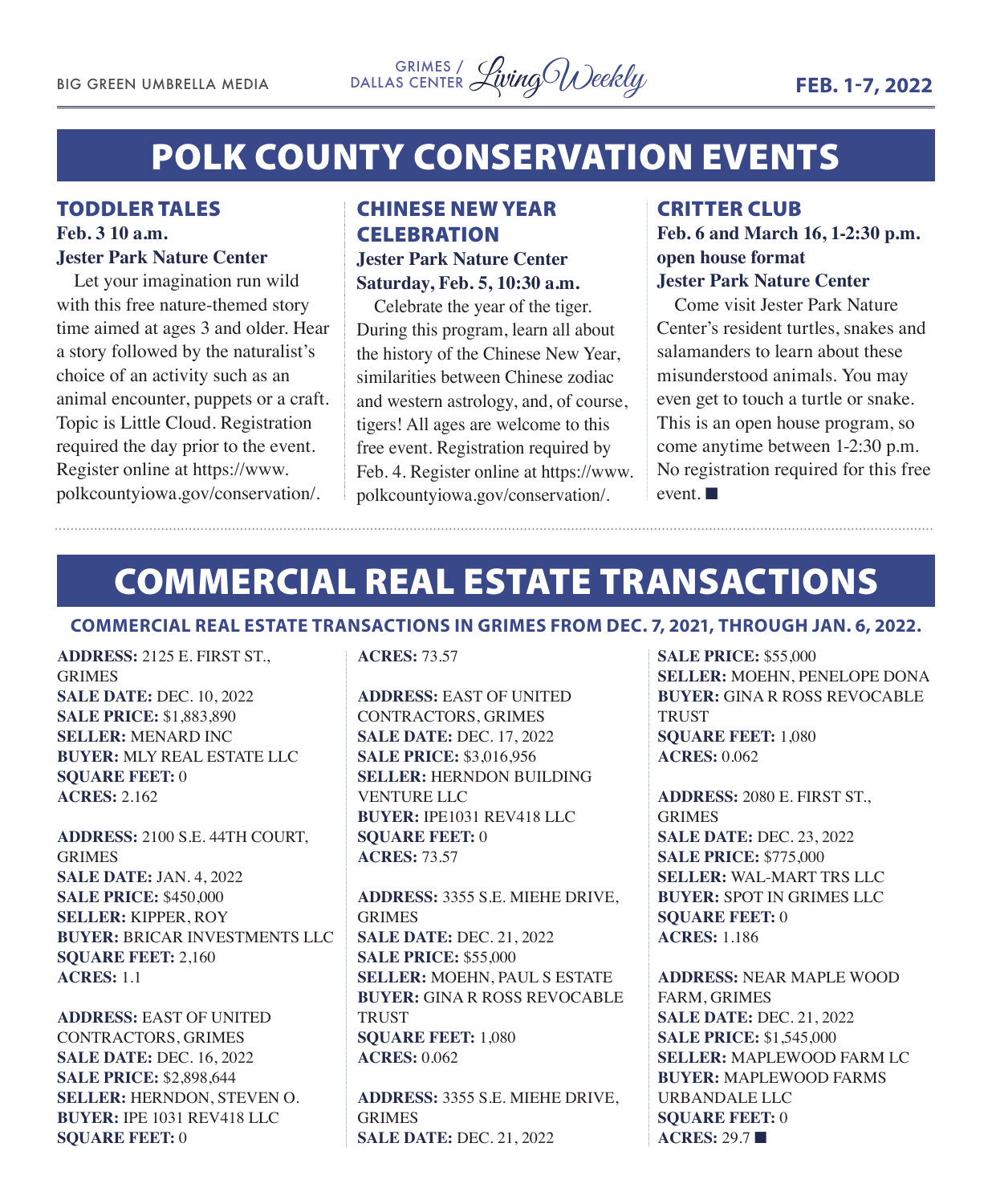#### <sup>GRIMES</sup>/ WingO Weekly BIG GREEN UMBRELLA MEDIA DALLAS CENTER

RECIPE

# COOKING SWAPS TO HELP MANAGE CHOLESTEROL



*(Family Features)* When cooking, keep in mind small changes that can make a big impact on heart health.

High cholesterol is one of the major controllable risk factors for heart disease and stroke, with about 38% of American adults diagnosed with high cholesterol, according to the American Heart Association. It can be managed by getting levels regularly tested and making lifestyle changes like eating a heart-healthy diet.

**• Reduce saturated fat** – Select lean cuts of meat or opt for plant protein, limit processed meats, broil or bake rather than pan-fry meats and remove skin from poultry before cooking.

**• Eat more fish** – Fish can be fatty or lean, but it's still low in saturated fat. Choose oily fish like salmon or trout, which are high in omega-3 fatty acids.

**• Use liquid oils in place of solid fats** – For roasting, sauteing and more, use non-tropical liquid vegetable oils like canola, safflower, soybean or olive instead of butter, lard or shortening.

**• Lower dairy fats** – Low-fat, fat-free or non-dairy milk can be used in many recipes instead of whole milk or half-and-half.

**• Increase fiber and whole grains** – Add high-fiber vegetables to meals, serve fruit instead of juice and try brown rice instead of white.

These simple tips and better-for-you recipes like Chicken Tortilla Soup can help you eat healthy without sacrificing taste.

Find tips for managing cholesterol and other risk factors at heart.org/cholesterol.

#### CHICKEN TORTILLA SOUP

*This recipe is reprinted with permission from "Healthy Slow Cooker Cookbook, 2nd Edition." Copyright 2018 by the American Heart Association. Published by Harmony Books, an imprint of Penguin Random House, LLC.* 

#### **Servings:** 4

1 pound boneless, skinless chicken breasts, visible fat discarded, cut into 1/2-inch cubes 2 cups frozen whole-kernel corn, thawed 2 cups fat-free, no-salt-added chicken broth 1 can (14 1/2 ounces) no-salt-added, diced tomatoes, undrained 1/4 cup finely chopped onion 1 teaspoon sugar 1 teaspoon ancho powder 2 medium garlic cloves, minced 1/4 teaspoon salt 2 corn tortillas (6 inches each), cut into 1/4-inch-wide strips 1 corn tortilla (6 inches), torn into pieces 2-4 tablespoons snipped fresh cilantro 1/4 cup finely chopped avocado 1/4 medium red bell pepper, cut into matchstick-size strips **Directions:** In slow cooker, stir chicken, corn, broth, tomatoes, onion, sugar, ancho powder, garlic and salt. Cook, covered, on low, 6-8 hours, or on high, 3-4 hours.

Preheat oven to 350 F.

On baking sheet, arrange tortilla strips in single layer. Bake 8-10 minutes, or until crisp. Transfer baking sheet to cooling rack. Let strips stand 15 minutes, or until cool. Transfer to airtight container and set aside.

When soup is ready, transfer 1 cup to food processor or blender. Stir in tortilla pieces. Let mixture stand 1 minute. Process until smooth. Stir mixture into soup. Stir in cilantro.

Ladle soup into bowls. Sprinkle with avocado, bell pepper and reserved tortilla strips.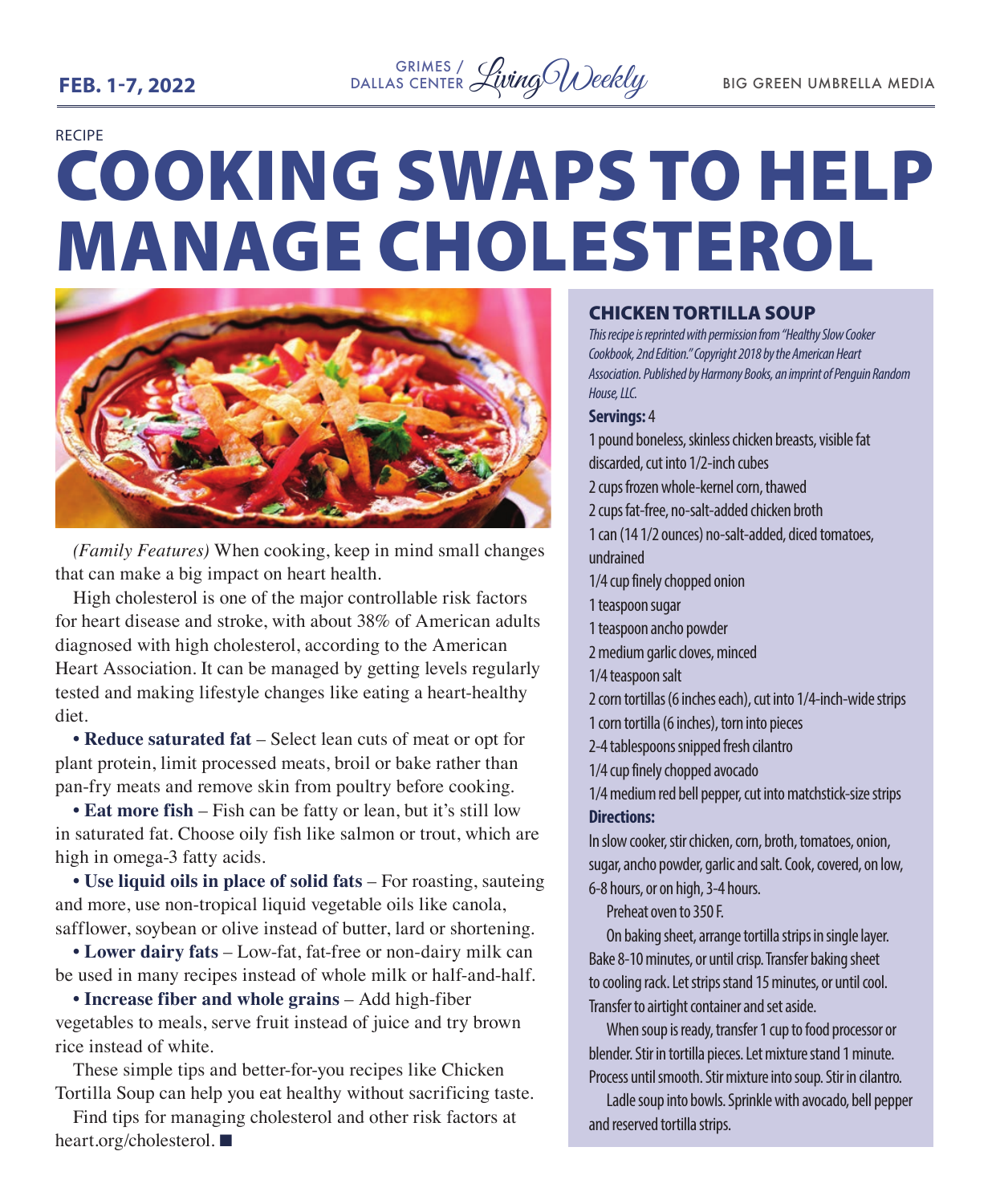<sup>GRIMES</sup>/ <sup>GRIMES</sup> / <sup>GRIMES</sup> / *LivingOU)eekly* **FEB. 1-7, 2022** DALLAS CENTER

## FILM REVIEWS **By Michael C. Woody**

#### "THE KING'S MAN"

Tap the brakes on this origin story for the Kingsman franchise. The first movie is really great, the second was a notch or two lower, and this effort is like that open can of pop in the fridge from New Year's…flat and not enjoyable.

**Grade: C**

#### "DON'T LOOK UP"

If you've seen "VICE," "The Big Short" or "Anchorman," you know writer/director Adam McKay is a funny guy. Here he turns his attention to world politics. A researcher has discovered a comet racing toward Earth that is certain to wipe out the planet. The President, Meryl Streep, needs to downplay this event as it will interfere with her goals. COVID? Global warming? You figure it out but be prepared to laugh. A lot. On Netflix.

**Grade: B+**

#### "MATRIX RESURRECTIONS"

I'm excited that I could almost follow this third in a trilogy. Almost. The first two movies are a complete mystery to me… mumbo jumbo and video game-like action. The third seemed easier to understand. It is not great but a relief to actually almost know what is going on. Find it streaming on HBO/Max.

**Grade: B**

#### "LICORICE PIZZA"

This one is showing up on many Top 10 lists for the best movies of the year. I gotta admit, I'm not sure why. I also can't figure out why this movie was made. A kinda cute relationship between a young couple in the early 1970s. Waterbeds, Richard Nixon and Bradley Cooper as Barbra Streisand beau Jon Peters had my head spinning. Not in a good way. What's the point?

**Grade: B** n

*Michael C. Woody has been reviewing movies on radio and television since 1986 and can be heard talking movies every Wednesday afternoon at 2:30 p.m. on KXn0 106.3 with Keith Murphy and Andy Fales. You can also follow him on Twitter at MrMovieDSM.* 



"THE KING'S MAN"



"MATRIX RESURRECTIONS"



"LICORICE PIZZA"